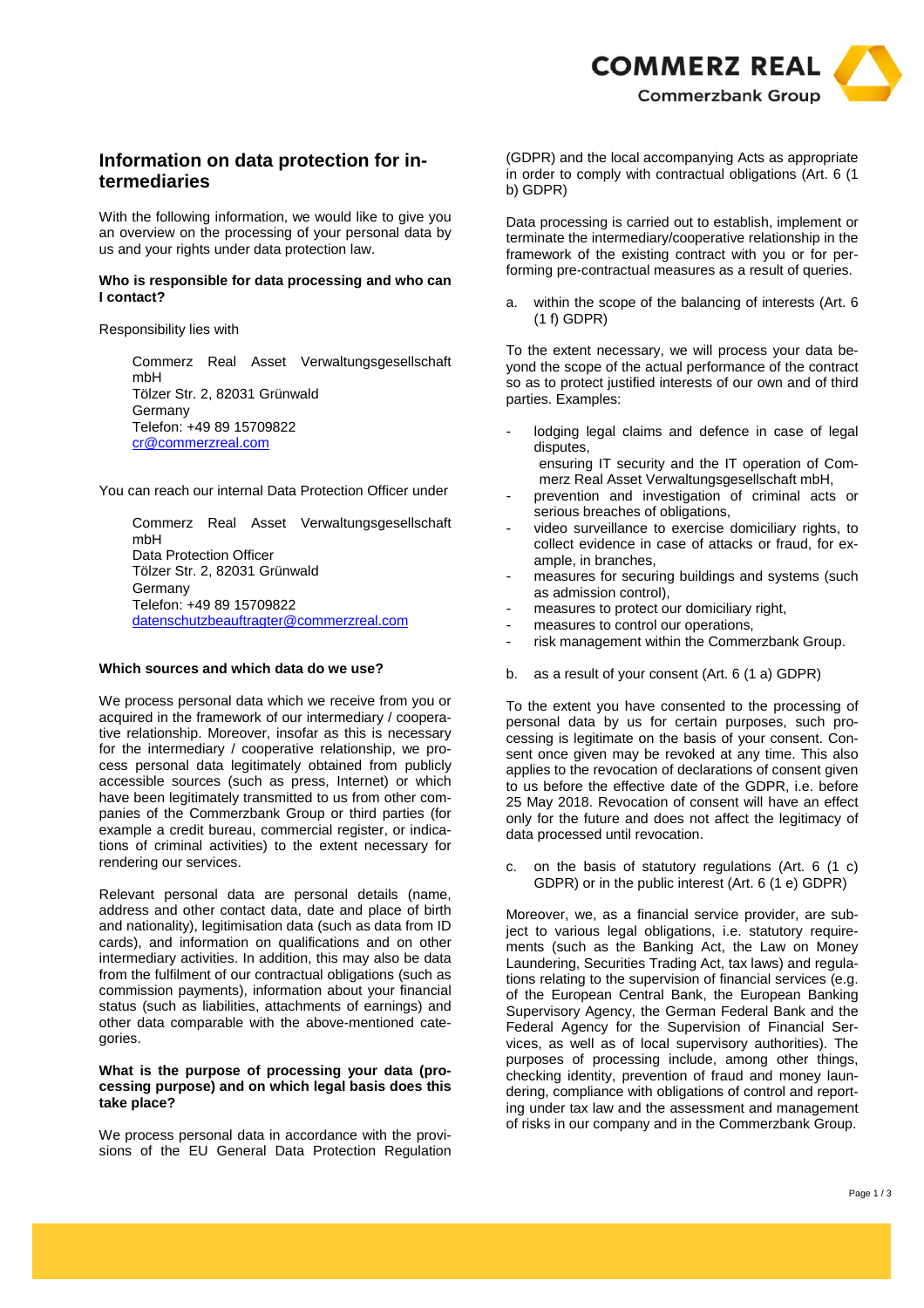### **Who will receive my data?**

Within Commerz Real Asset Verwaltungsgesellschaft mbH, those units will be granted access to your data that need them in order to comply with our contractual and statutory obligations, e.g. sales staff, legal department, finance, payment transactions processing. Service providers and agents appointed by us may also receive the data for these purposes. These are companies in the categories IT services, logistics, printing services, sales and marketing and telecommunication.

As far as passing on data to recipients outside our company is concerned, it must first be kept in mind that we will pass on only necessary personal data, observing all regulations on data protection. As a matter of principle, we may pass on information on our intermediaries only if this is required by law, the intermediary has given consent or we have otherwise been granted authority. Under these circumstances, recipients of personal data may, for example, be:

- Public authorities and institutions (such as the European Central Bank, the European Banking Supervisory Agency, the German Federal Bank, the Federal Agency for the Supervision of Financial Services, tax authorities, authorities prosecuting criminal acts as well as local supervisory authorities),
- other credit and financial services institutions or comparable institutions to which we transfer personal data for the implementation of the contract (e.g. for commission payments),
- other companies belonging to the Commerzbank Group for the purposes of risk management on the basis of statutory or official obligations,
- auditors,
- service providers whom we involve in connection with contract data processing relationships.

Other recipients of data may be those bodies for which you have given us your consent to data transfer or to which we may transfer personal data on the basis of the balancing of interests.

#### **Will the data be transferred to a third country or an international organisation?**

Data transfer to bodies in states outside the European Union (so-called third countries) will take place to the extent

- this is required for performance of the contractual relationship (such as payment orders),
- it is required by law (such as obligatory reporting under tax law) or
- you have given us your consent,
- it is legitimised under data protection law through legitimate interests and there are no compelling legitimate interests of the data subject that override this.

Moreover, transfer to bodies in third countries is intended in the following cases:

With the consent of the data subject or as a result of statutory provisions on controlling money laundering, the financing of terrorism and other criminal acts and within the scope of the balancing of interests, personal data (such as legitimisation data) will be transferred in individual cases, observing the data protection level of the European Union.

**COMMERZ REAL** 

**Commerzbank Group** 

#### **For how long will my data be stored?**

We process and store your personal data as long as it is required to meet our contractual and statutory obligations.

If the data are no longer required for the performance of contractual or statutory obligations, these will be erased on a regular basis unless – temporary – further processing is necessary for the following purposes:

- Compliance with obligations of retention under commercial or tax law which, for example, may result from local applicable Commercial Codes, Fiscal Codes, Banking Acts, Law on Money-Laundering and Law on Trading in Securities. Business records and documentation are kept with regard to the time limits specified in those regulations.
- Preservation of evidence under the applicable local statutory regulations regarding the statute of limitations.

If data processing is carried out on the basis of our legitimate interests or those of a third party, personal data will be deleted as soon as this interest no longer exists. The above-mentioned exceptions apply here.

This applies analogously for data processing on the basis of consent given. The personal data will be erased as soon as you revoke this consent for the future, unless one of the above-mentioned exceptions applies.

#### **What are my rights with regard to data protection?**

Every data subject has the right of access pursuant to Article 15 GDPR, the right to rectification pursuant to Article 16 GDPR, the right to erasure pursuant to Article 17 GDPR, the right to restriction of processing pursuant to Article 18 GDPR, the right to object pursuant to Article 21 GDPR and the right to data portability pursuant to Article 20 GDPR. Furthermore the statutory regulations of the local Accompanying Acts to the GDPR are applicable. Moreover, there is a right to appeal to a competent data protection supervisory authority (Article 77 GDPR).

Your consent to the processing of personal data granted to us may be revoked at any time by informing us accordingly. This also applies to the revocation of declarations of consent given to us before the effective date of the GDPR, i.e. before 25 May 2018. Note that such revocation will be valid only for the future. Processing events that took place before the date of revocation are not affected